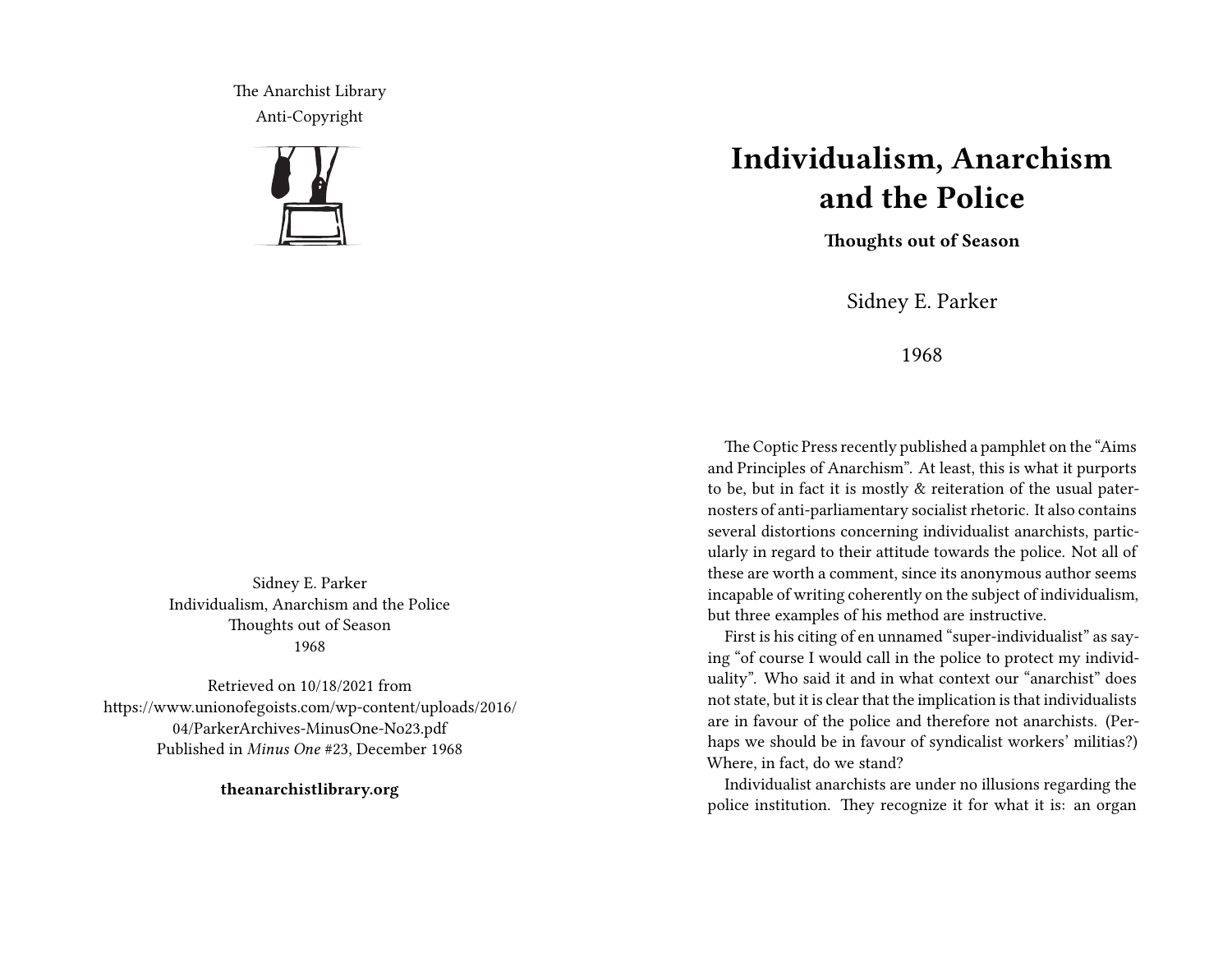of government primarily designed to suppress any individuals whose words or actions violate the laws enacted by government and also to enforce the judgments of the civil courts. As such it is the antithesis of anarchism. As such it is the enemy of individualism. Individuality cannot be limited by legality. The individual is a particularity, the law is a generality, and conflict between the two is inevitable.

However, individualist anarchists are concrete entities living in present time. They acknowledge no sacred principles and place themselves at the centre of their lives. Self-survival, then, is the pre-condition for their being. If, therefore, their lives are endangered or their possessions threatened and they are not strong enough to defend themselves, and if they have no-one else on whom they can call, then they might well make use of the police as an expedient for defense and survival. And, I suspect, so would the anti-state collectivists of the Coptic Press, despite their show of moral righteousness. Only a possessed by the sacred would not, and he is under the sway of a stronger government than any the State can provide.

Second is an attempt, following in the footsteps of Nicolas Walter in "The Listener", to make Donald Rooum a spokesman for individualist anarchism. The anonymous author quotes a statement made by D.R. in a radio broadcast as a proof that individualists favour the police.

Now D.R., while calling himself a conscious egoist, is & libertarian communist, not an individualist. Ho has been known to make out a case for State comprehensive schools on socialist grounds, and to be surprised when asked what this had to do with anarchism! Yet our expert on "anarchism" says that Donald Rooum is "the honest voice of Individualism"……

Third is the malicious accusation that "the school of Benjamin Tucker – by virtue of their 'individualism' – accepted the need for police to break strikes so as to guarantee the employers' 'freedom'."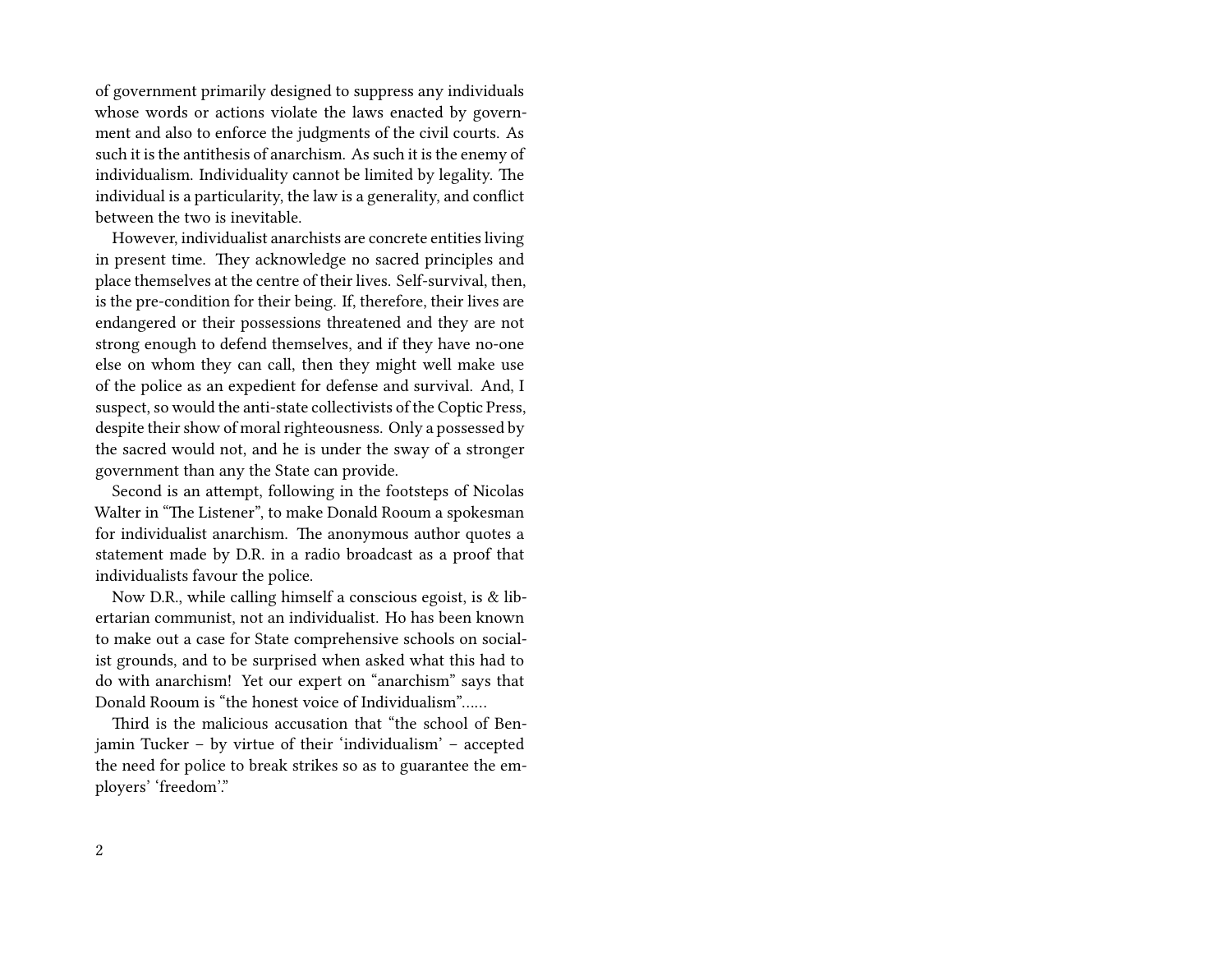This is an accusation made before from the same quarter end it is time it was nailed, Tucker was not a consistent individualist. His attempt to synthesize Stirner and Proudhon and his concern with social engineering placed him in a kind of limbo between socialism and individualism, to the detriment of the latter. But he did some good work for individualism, nonetheless, especially his publication of the English translation of "The Ego and His Own". For this reason alone, apart from that of intellectual honesty, his name deserves to be cleared of the mud thrown at it.

Tucker did *not* advocate the use of police to break strikes. What he said was something rather different and it can be found on page 259 of his book "Individual Liberty", published by the Vanguard Press of New York in 1926, He wrote:

"Conspicuous among the scoundrels who have upheld these monopolies is the editor of the New York 'Sun'. If he tells truth today, he tells it as the devil quotes scripture,  $-$  to suit his purpose. He will never consent to an application of equal liberty in the interest of labor, for he belongs to the brotherhood of thieves who prey upon labor. If he only would, we Anarchists would meet him with cheerful acquiescence in its fullest application to the interest of capital. Let Carnegie, Dana & Co. first see to it that every law in violation of equal liberty is removed from the statute-books. if, after that, any laborers shall interfere with the rights of their employers, or shall use force upon inoffensive "scabs," or shall attack their employers' watchmen, whether these be Pinkerton detectives, sherif's deputies, or the State militia, I pledge myself that, as an Anarchist and in consequence of my Anarchistic faith, I will be among the first to volunteer as a member of a